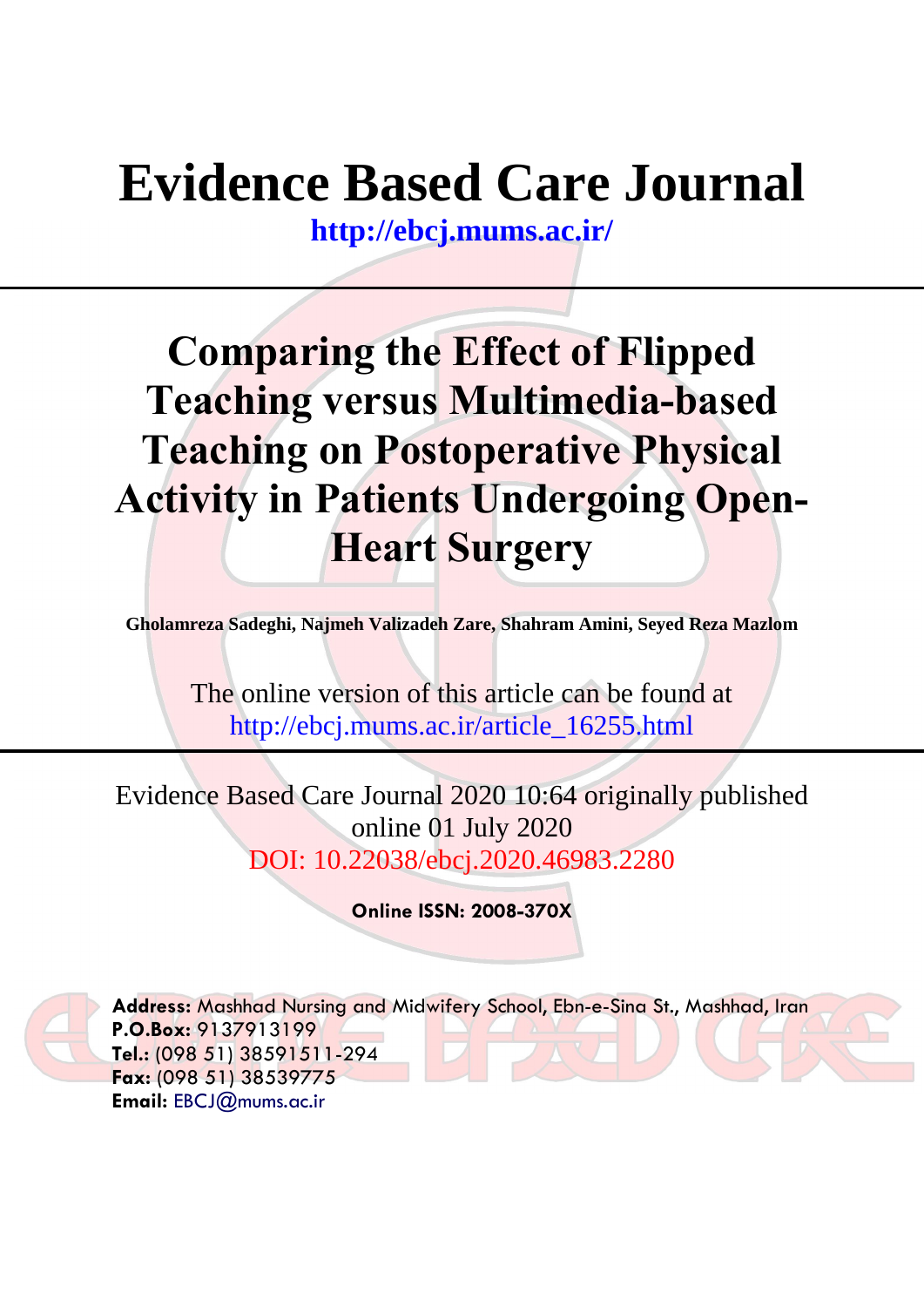

**Evidence Based Care Journal** 

Original Article



# **Comparing the Effect of Flipped Teaching versus Multimedia-based Teaching on Postoperative Physical Activity in Patients Undergoing Open-Heart Surgery**

**Gholamreza Sadeghi<sup>1</sup> , Najmeh Valizadeh Zare<sup>2</sup> , Shahram Amini<sup>3</sup> , Seyed Reza Mazlom4\***

**Received**: 01/05/2020 **Accepted**: 22/07/2020

Evidence Based Care Journal, 10 (2): 64-73

# **Abstract**

**Background:** Multimedia learning can be recommended for cardiopulmonary rehabilitation to reduce respiratory complications following open-heart surgery (OHS). Furthermore, flipped learning may reinforce the effects of education via further feedback.

**Aim:** This study aimed to compare the effects of flipped teaching versus multimedia-based teaching on postoperative physical activity in patients undergoing OHS.

**Method:** This controlled randomized clinical trial was conducted on a total of 60 patients admitted to an intensive care unit and a cardiac-surgical ward in northeastern Iran in 2019. In the multimedia learning group, a tutorial video was displayed three times a day at different stages, namely preoperation, 1-2 days after the surgery, and 2-3 days postsurgery. The flipped learning group was also subjected to the same tutorial with the potential to be displayed on smartphones. Then, the 6- Clicks instrument was completed to assess the basic mobility function. The data were analyzed in the IBM SPSS Statistics software (version 25) using the Mann-Whitney U and Friedman tests.

**Results:** The groups were homogenous in terms of demographic characteristics. Based on the intergroup comparison, the mean duration of physical activity was not significantly different in the study groups at the preoperative stage ( $P=0.87$ ), 2 days postoperation ( $P=0.09$ ), and 5-6 days after surgery (P=0.10). However, the mean score of physical activity, on the second and fifth days until the sixth day at the postoperative stage, was significantly different in flipped  $(p<0.001)$  and multimedia (p<0.001) groups.

**Implications for Practice:** Same as multimedia-based teaching, flipped teaching is able to improve physical activity in patients following OHS.

**Keywords:** Flipped learning, Heart surgery, Multimedia learning, Physical activity

- 1. MSc Student of Medical-Surgical Nursing, Student Research Committee, Mashhad University of Medical Sciences, Mashhad, Iran
- 2. Assistant Professor, Nursing and Midwifery Care Research Center, Mashhad University of Medical Sciences, Mashhad, Iran
- 3. Department of Anesthesiology and Critical Care, Mashhad University of Medical Sciences, Mashhad, Iran
- 4. Instructor, Nursing and Midwifery Care Research Center, Mashhad University of Medical Sciences, Mashhad, Iran

\* Corresponding author, Email: Mazlomr@mums.ac.ir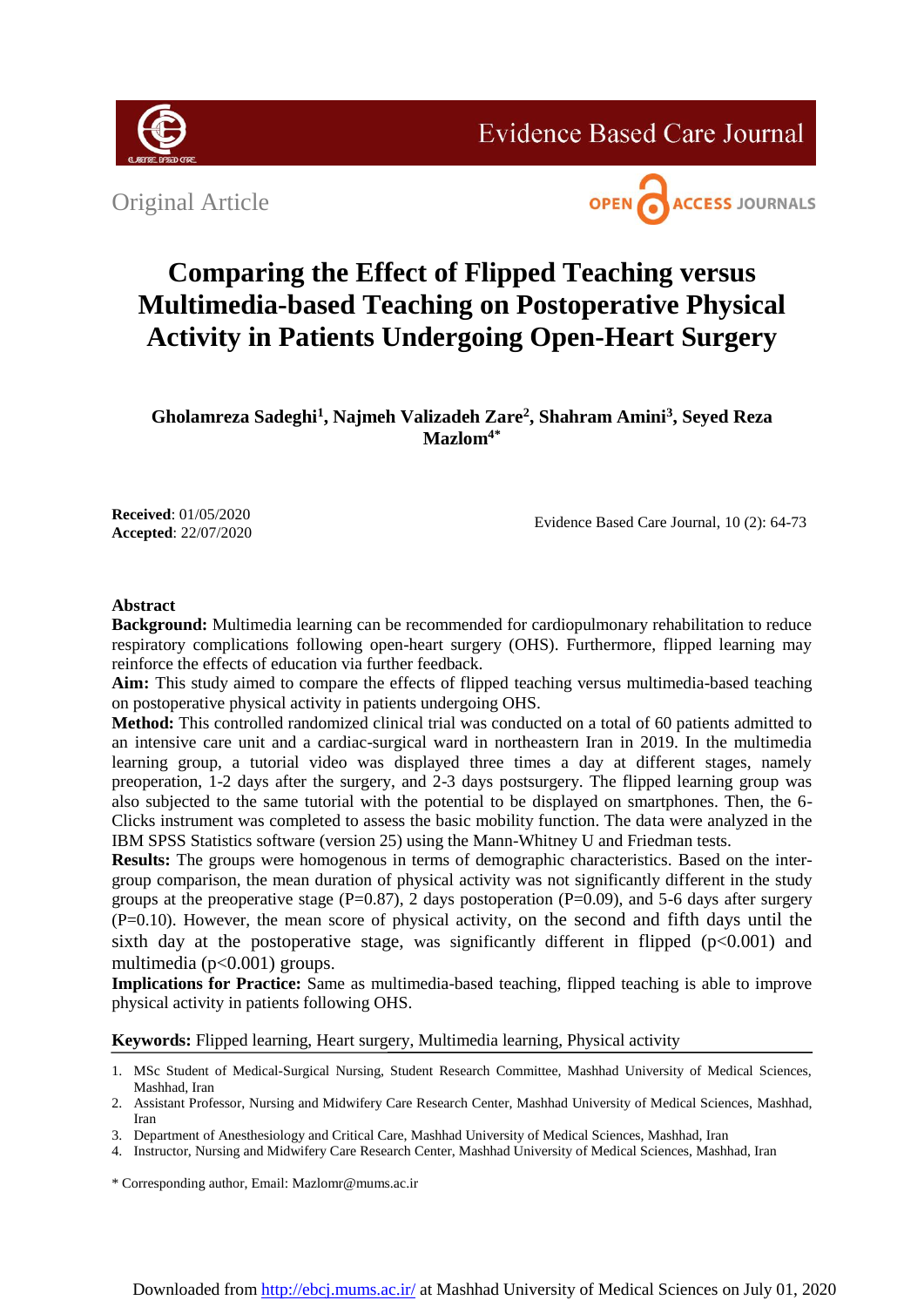### **Introduction**

Open-heart surgery (OHS) is one of the important therapeutic approaches for cardiovascular diseases (CVDs) (4); however, it is sometimes accompanied by a number of complications. In this regard, this approach results in about 5-33% respiratory complications at the postoperative stage. Respiratory failure can be considered one of the morbidity factors resulting from this surgery (5, 6). However, early mobilization can result in a rise in pulmonary residual remains, quality of breath, and alveolar ventilation, which can prevent or moderate such side effects if combined with cardiopulmonary rehabilitation (7, 8). Numerous factors, including the non-provision of associated education for patients and unawareness about the importance of mobilization, can even cause immobility in patients after surgery (9, 10).

Accordingly, pre- and postoperative education is one of the basic nursing care services (11). The verbal method is the most common mode of education delivery the main barriers to which are inadequate educational equipment and time (12). Another traditional method is the use of writing tools, the disadvantages of which are their dependence on patient literacy and limited abilities to demonstrate some movements (e.g., effective coughing) (13, 14). Multimedia learning is one of the most recent educational methods, which can be effective, especially for teaching about the appropriate actions and movements (15). This approach has been employed to fulfill patient education in various fields. For instance, Saleh-Moghaddam et al. (2016) used multimedia to improve the functions of the respiratory system in patients following off-pump OHS (15).

The use of multiple senses to learn in multimedia learning and the affordability and flexibility of this method to meet learners' needs are among the benefits of this approach (16). However, the elimination of the presence of the instructors and their replacement with some tutorial videos are considered the limitations of this method (17). Therefore, there is a need for an educational method that facilitates patient interaction with instructors (i.e., nurses) and patient feedback.

Flipped learning is a new learner-centered educational approach, which has received much attention in recent years in the field of medical science education (18). In this method, the instructor provides a learning content that is to be taught to the learners in advance. Accordingly, the learners have to gain the knowledge of the content presented in the form of video, text, or audio files, in an environment apart from an educational classroom. Afterward, a classroom can be held to discuss issues, raise questions and answers, and fix learners' problems (19). Activities performed before this educational program can also focus on supports for low cognitive levels (e.g., perceptions), and classroom time can be further spent on gaining access to higher levels of e.g., applications and analyses (20, 21). Lee (2018), comparing flipped learning with the traditional method of instructing surgical nursing skills, introduced flipped learning as an effective method in terms of control and problem-solving (22).

Flipped learning is accessible and low-cost; moreover, it does not need any special equipment. However, studies on flipped learning are limited to learners in educational classrooms. To the best of our knowledge, the utilization of this method in patient education, including individuals undergoing OHS, has remained underreported. Moreover, it does not seem logical to generalize the results of the studies conducted on healthy learners in classrooms to inpatients, with regard to the difference in educational conditions. On the other hand, training about physical activity requires higher levels of education, such as applications and analyses, in addition to improved cognitive levels, which is emphasized in flipped learning. As multimedia learning is a good option for patient education, the present study aimed to compare the effects of flipped teaching versus multimedia-based teaching on postoperative physical activity in patients undergoing OHS.

#### **Methods**

This two-group randomized clinical trial was conducted on 60 patients admitted to the intensive care unit (ICU) and cardiac surgical ward of a hospital located in northeastern Iran from November 20 to January 10, 2019. The sample size was determined based on a pilot study on 10 patients from each group and the formula of "comparison of two independent population means". Based on the physical status variable, the sample size was calculated as 30 cases in each group, with the confidence interval of 95% and test power of 80%. However, 33 patients were included in each group considering 10% sample attrition. Three patients from each group were ultimately excluded from the study, and data analysis was finally performed on 30 individuals in each group.

In order to prevent information dissemination between the two groups, the convenience sampling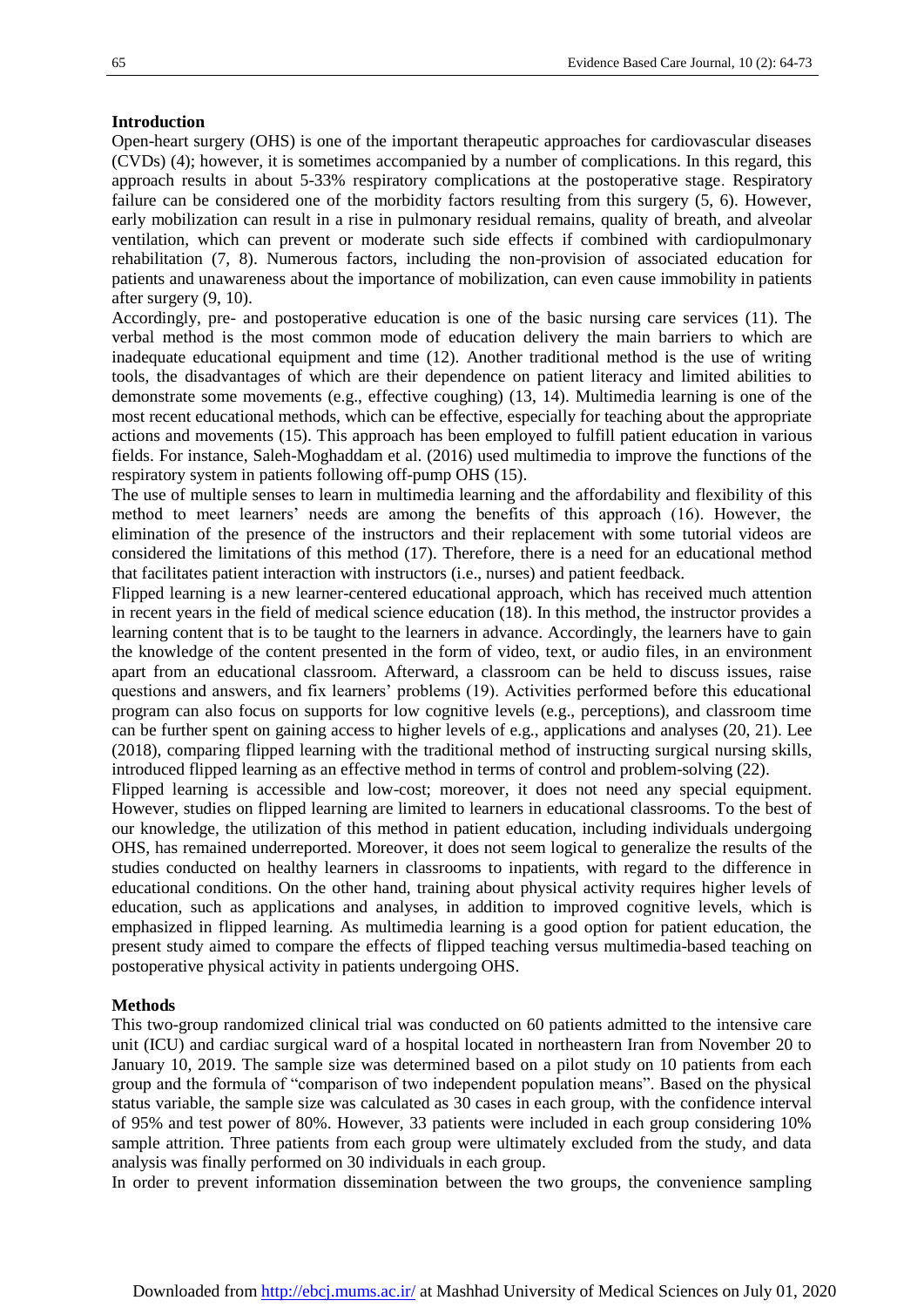patient discharge in each block, a new case was not allowed to enter the study in order to minimize the possibility of information dissemination. Sampling was discontinued after completing the sample size in each group. The inclusion criteria in this study were: 1) a minimum level of literacy and ability to receive education, 2) age range of 18-75 years, 3) possession of a smartphone with the capability to display tutorial videos (in the flipped learning group), 4) no previous education in this field, 5) coronary artery bypass surgery of two or three vessels, 6) ejection fraction of  $> 30\%$ , 7) body mass index (BMI)

of  $\leq$  35, 8) no physical disabilities, and 9) no history of lung diseases. On the other hand, the exclusion criteria included: 1) lowered level of consciousness after admission to the ICU, 2) long stay in the ICU (i.e.,  $> 3$  days), and 3) incidence of postsurgery complications (e.g., tachycardia, ventricular fibrillation, cardiogenic pulmonary edema, pleural effusion, and pulmonary embolism).

The data collection instruments administered in this study included a demographic characteristic form and the 6-Clicks instrument derived from the Activity Measure for Post-Acute Care (AM-PAC) to assess physical activity. The validity of the mentioned instrument was confirmed by the content validity method using the opinions of seven university professors. Given the objectivity and frequent use of this tool in previous research, its reliability has been also confirmed.

This scale is a standard tool for the measurement of activity at the post-acute care stage and consists of six items, including bed mobility, sit to stand/stand to sit, supine to sit, sitted transfers, ambulation, and ascending the stairs. Each item is also comprised of four problem severities (i.e., unable or complete, high, low, and none), receiving a score of 1-4, respectively, wherein a higher score indicates better physical activity (23, 24). Accordingly, the raw score obtained from this instrument is between 6 and 24, which can be reported based on the percentages between 0 and 100, where a higher percentage suggests more physical activity limitations.

In addition, based on the percentage of physical activity, seven levels of physical activity limitations (including no, very low, low, moderate, high, very high, and complete limitation) are considered in this tool (25). As this instrument has not been so far translated into Persian or implemented in Iran, it was initially translated by a fluent English and Farsi speaking person, re-translated into English, and then compared with the original version to obtain homogeneity. Then, the given instrument was submitted to seven university professors in both Persian and English languages, and the final version was employed after making the necessary corrections.

The reliability of the English version of this instrument was reported as 0.849 for the total score and 0.581 for basic mobility by Diana et al. (2014), using intraclass correlation coefficients. Based on the test-retest method, the mean difference between the assessment scores was close to zero (26). In the present study, the reliability of the Persian version of this instrument in the domains of basic mobility was also confirmed once again by performing a test-retest method on 10 individuals within a 30-min interval, rendering a correlation coefficient of 0.93.

This research was conducted in three stages. The sampling process started from 11 a.m. to 2 p.m. the day before the surgery. The subjects were recruited if meeting the eligibility criteria based on the assessment of their medical records and implementation of interviews. After the implementation of the interviews, provision of some oral explanations for patient companions, and achievement of patient consent to participate in the study, the medical records were reviewed, and the demographic characteristic questionnaire was completed by the researcher. The 6-Clicks instrument was also filled out with the help of the researcher assistant. Then, based on the random sequences in the sealed envelope, it was determined which educational method could be used in that week, and the patients were included in the relevant group.

At the intervention stage, the group receiving multimedia learning was provided with the tutorial video containing audio, video, text, and music files in three sessions, namely at the preoperative stage (for a group of 2-4 individuals), 1-2 days after the surgery (individually and in the ICU), and 2-3 days after the surgery (for a group of 2-4 individuals, in the cardiac surgical ward). If there were any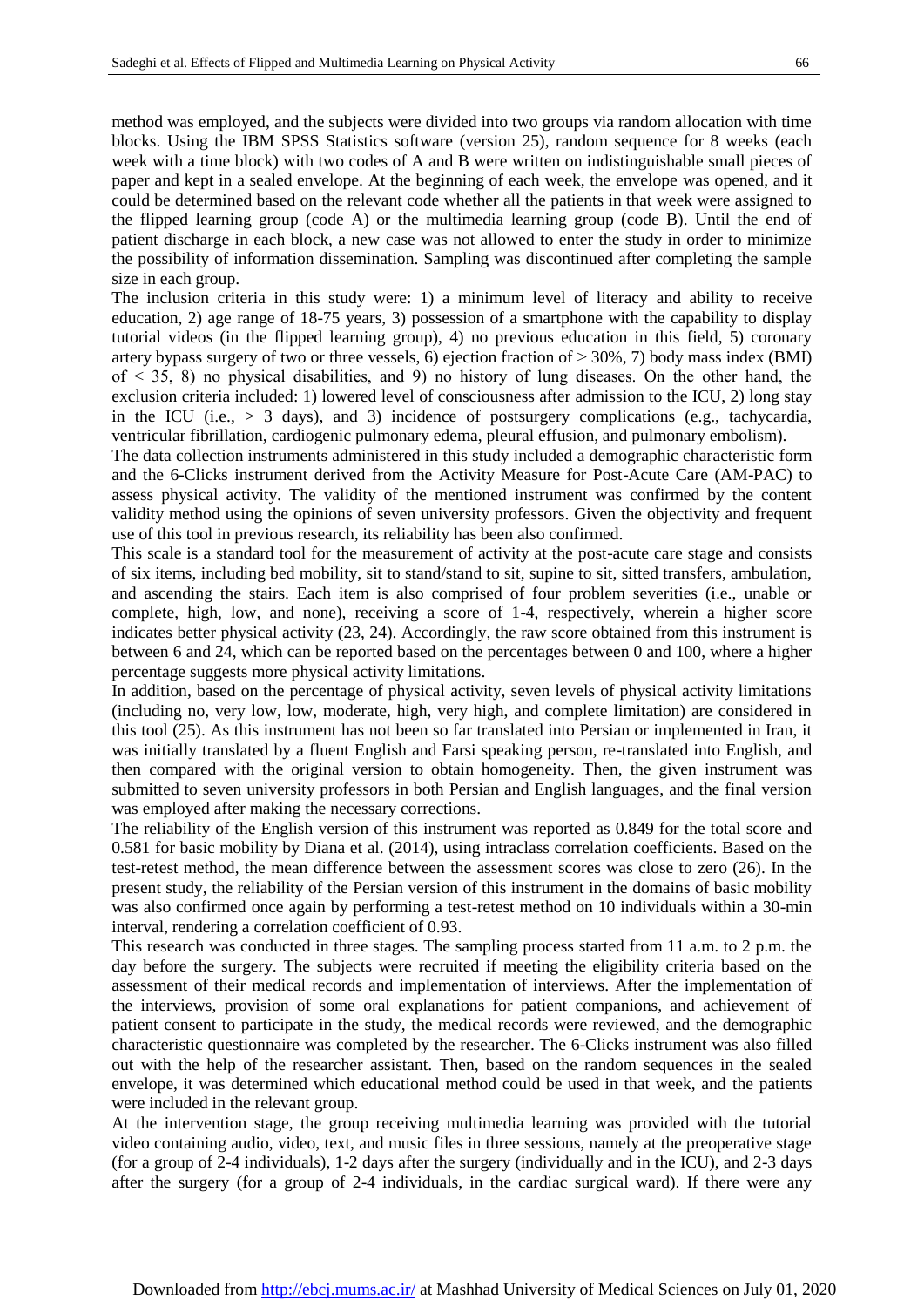questions or ambiguities, they were responded at the same time. All three sessions lasted about 15-20 min, and the content of the sessions included the same or new parts. The tutorial video was developed by the researcher and with the help of experts in media based on related educational rehabilitation contents notified by the Ministry of Health and Medical Education and then approved by the given specialists (i.e., faculty members of nursing, medicine, and medical education). The content of this tutorial video included respiratory complications and their effects on the functions of the respiratory system, deep breathing technique, how to use a spirometer, correct coughing techniques and its importance, and an exercise program and how to do it in supine, sitting, and upright positions.

In the flipped learning group, the same video with the capability to be displayed on smartphones was presented to the patients or their companions within 11 a.m. to 2 p.m., the day before the surgery, along with the instruction explanations. They were asked to watch the video of each session before the onset of the educational classroom. On the evening of the same day, a session was held with the presence of 2-4 people and the researcher for 20-15 min to talk about the video (which had been already seen by the patients). Then, the patients raised their problems regarding how to properly practice breathing and physical activity techniques, and the researcher demonstrated the correct movements if necessary. Moreover, the important points were highlighted. The second session was held individually 1-2 days after the surgery in the ICU (due to the equipment connected to the patients and no possibility to have a group session). In addition, the third session was held 2-3 days after the surgery in the cardiac-surgical ward for a group of 2-4 individuals. All three sessions were held between 6 p.m. and 10 p.m., using the same time and presentation methods.

At the post-intervention stage, patients' physical activity was measured using the 6-Clicks instrument before patient transfer to the cardiac surgical ward (i.e., the 2<sup>nd</sup> day after the surgery in the ICU) and prior to discharge from this ward (i.e., 5-6 days after OHS), similar to that in the pre-intervention stage.

The study was approved by the Ethics Committee of Mashhad University of Medical Sciences, Mashhad, Iran (code no. IR.MUMS.NURSE.REC.1398.036). As soon as the formal letter of introduction from the School of Nursing and Midwifery was presented to the hospital officials, the researcher entered the study context. The data were analyzed in the IBM SPSS Statistics software (version 25) using the Mann-Whitney U test, independent-sample t-test, Chi-square test, Fisher's exact test, Wilcoxon signed-rank test, and Friedman test at the significance level of 0.05. The Kolmogorov-Smirnov and Shapiro-Wilk tests were also employed to examine the normality distribution of the quantitative variables.

#### **Results**

The mean ages of the patients in the groups receiving flipped and multimedia learning were  $57.8 \pm 11.0$  and  $55.3 \pm 11.4$  years, respectively. The results of Mann-Whitney U test showed no significant difference between the study groups in terms of the mean age  $(P=0.19)$ . Furthermore, the results revealed no statistically significant difference between the two groups considering demographic characteristics and disease status; accordingly, they were homogeneous in this regard (P≥0.05; Table 1).

At the pre-intervention stage, the mean score of physical activity (based on percentages) between the patients in the flipped and multimedia learning groups was not significantly different  $(P=0.87)$ , and both groups were homogeneous with regard to these variables. In addition, 2 days after OHS, the mean score of physical activity showed no significant difference in the two study groups  $(P=0.09)$ . Likewise, 5-6 days after the surgery, there was no significant difference between the patients in the flipped and multimedia learning groups in terms of the mean scores of physical activity  $(P=0.10)$ . Additionally, there was no significant difference in the mean scores of patient physical activity 2 days after the surgery, compared with those at the preoperative stage in the two study groups  $(P=0.87)$ . Similarly, no significant difference was observed between the mean scores of physical activity of the two groups 5-6 days after OHS, compared with those estimated at the preoperative stage  $(P=0.22)$ . This mean score was not also significantly different 5-6 days after OHS, compared with those obtained 2 days postsurgery, in the two research groups (P=0.99).

The mean scores of physical activity were compared at three time points in each group. Based on the results of the Friedman and related post-hoc tests, the mean score of physical activity underwent a significant increase in the flipped learning group 2 days after the surgery, compared with that at the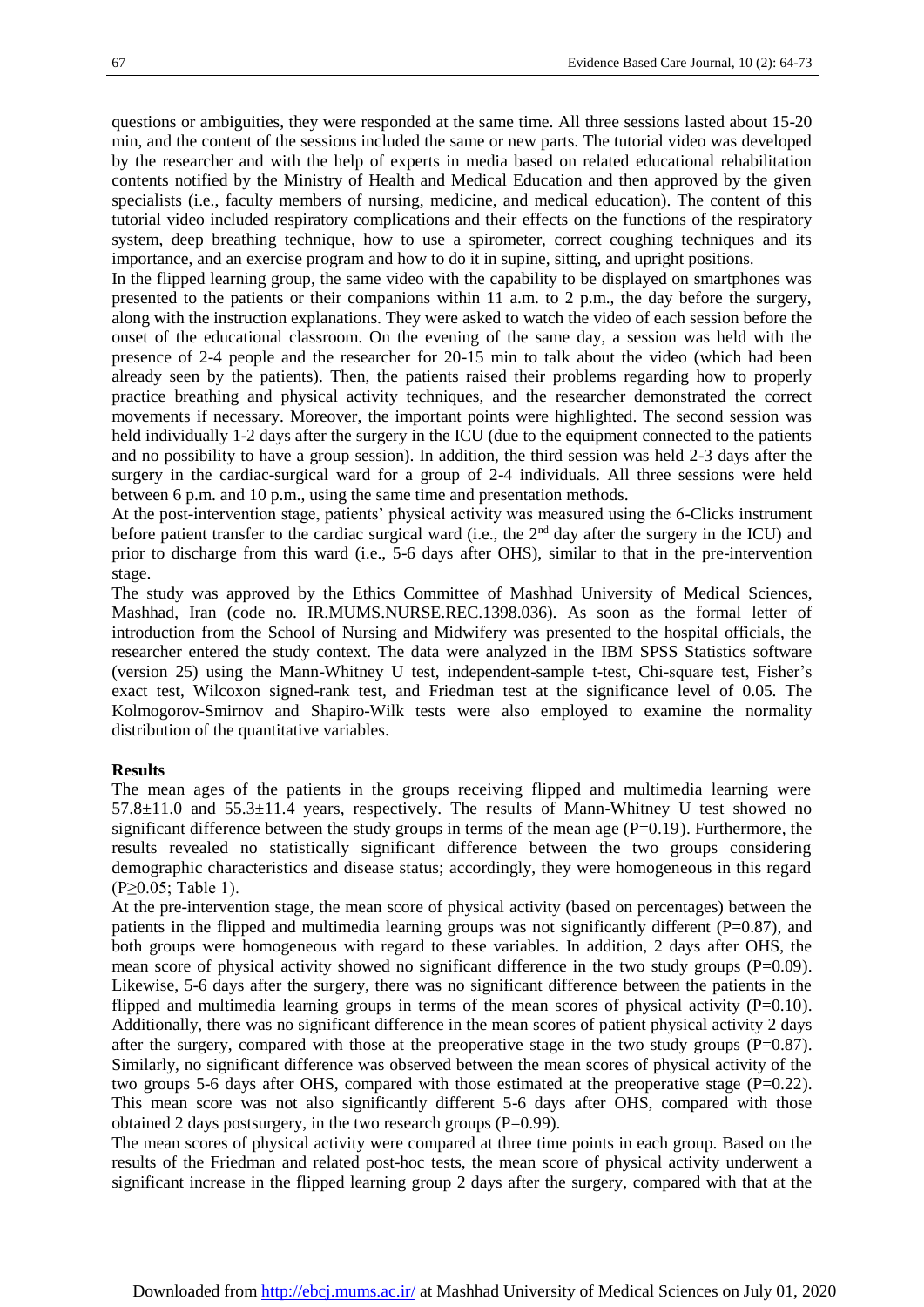preoperative stage (P<0.001). The given value, however, was declined in a significant manner 5-6 days after OHS (P<0.001) and 2 days after this period (P<0.001), compared with the value estimated at the preoperative stage. In the group with multimedia learning, the mean score was significantly dropped 2 days after the surgery, compared to that at the preoperative stage  $(P< 0.001)$ . However, it was significantly increased 5-6 days after OHS, compared with those at the preoperative stage (P<0.001) and 3 days postsurgery (P<0.001; Table 2).

In addition to the mean score of physical activity, its modified score was evaluated based on the categories (i.e., levels) of physical activity (including seven categories from 0 to 100%) and compared in the two groups. The results revealed that before the intervention, the patients in the flipped learning  $(n=20, 66.7%)$  and multimedia learning  $(n=16, 63.3%)$  groups had a low level of physical activity limitation. However, these results were not significant based on the Mann-Whitney U test ( $P=0.805$ ); therefore, both groups were homogeneous in this regard.

Two days postsurgery, the flipped learning group (n=18, 60.0%) had a moderate level of physical activity limitation, while the multimedia learning group (n=16, 53.3%) had a high level of physical activity limitation. These findings were found to be statistically significant based on the results of Mann-Whitney U test (P=0.305). In addition, 5-6 days after OHS, the patients in the flipped learning group  $(n=14, 46.7%)$  had no physical activity limitation, whereas those in the multimedia learning group (n=12, 40.0%) had a very low level of limitation. The results of the Mann-Whitney U test revealed that these findings were statistically significant (P=0.113). The intragroup comparison using the Friedman test and the related post-hoc test showed that physical activity limitation was significantly augmented in both study groups 2 days after OHS, compared with that at the preoperative stage (P<0.001). However, the levels of physical activity limitations were significantly declined 5-6 days after the surgery as compared to those estimated at the preoperative stage (P<0.001) and 2 days after this period (P<0.001; Table 3).

|                                                      |                     | Groups                       |                                 |                 |  |
|------------------------------------------------------|---------------------|------------------------------|---------------------------------|-----------------|--|
| Variables                                            |                     | Flipped learning<br>$(n=30)$ | Multimedia learning<br>$(n=30)$ | Test<br>results |  |
| Age (year)                                           |                     | $57.8 + 11.0$                | $55.3 + 11.4$                   | $^*P=0.19$      |  |
| Mean+Standard deviation                              |                     |                              |                                 |                 |  |
| Gender                                               | Male                | 20(66.7)                     | 23(76.6)                        | *** $P=0.39$    |  |
| n (Percentage)                                       | Female              | 10(33.3)                     | 7(23.3)                         |                 |  |
|                                                      | <b>Illiterate</b>   | 5(16.7)                      | 12(23.3)                        | $^*P=0.56$      |  |
| Level of education                                   | Primary school      | 10(33.3)                     | 20(33.3)                        |                 |  |
| n (Percentage)                                       | High school diploma | 12(40.0)                     | 22(33.3)                        |                 |  |
|                                                      | Bachelor's degree   | 3(10.0)                      | 6(10.0)                         |                 |  |
| Type of surgery                                      | Off-pump            | 26(86.7)                     | 25(83.3)                        | $^*P=0.718$     |  |
| n (Percentage)                                       | On-pump             | 4(13.3)                      | 5(16.7)                         |                 |  |
| Number of blocked coronary arteries                  | Two                 | 15(50.0)                     | 17(56.7)                        | $^*P=0.60$      |  |
| n (Percentage)                                       | Three               | 15(50.0)                     | 13(43.3)                        |                 |  |
| Body mass index $(kg/m2)$<br>Mean+Standard deviation |                     | $24.7 + 3.5$                 | $23.7 + 2.5$                    | $*$ $P=0.76$    |  |
| Ejection fraction<br>Mean±Standard deviation         |                     | $49.4 + 8.2$                 | $49.4 + 9.4$                    | $^*P=0.95$      |  |
| Intubation duration (h)<br>Mean±Standard deviation   |                     | $346.4 \pm 155.5$            | $358.3 \pm 157.5$               | $*$ $P=0.76$    |  |

**Table 1. Demographic characteristics and disease status of patients undergoing open-heart surgery in each study group**

\*Mann-Whitney U test

\*\*Independent-samples t-test

\*\*\*Chi-square test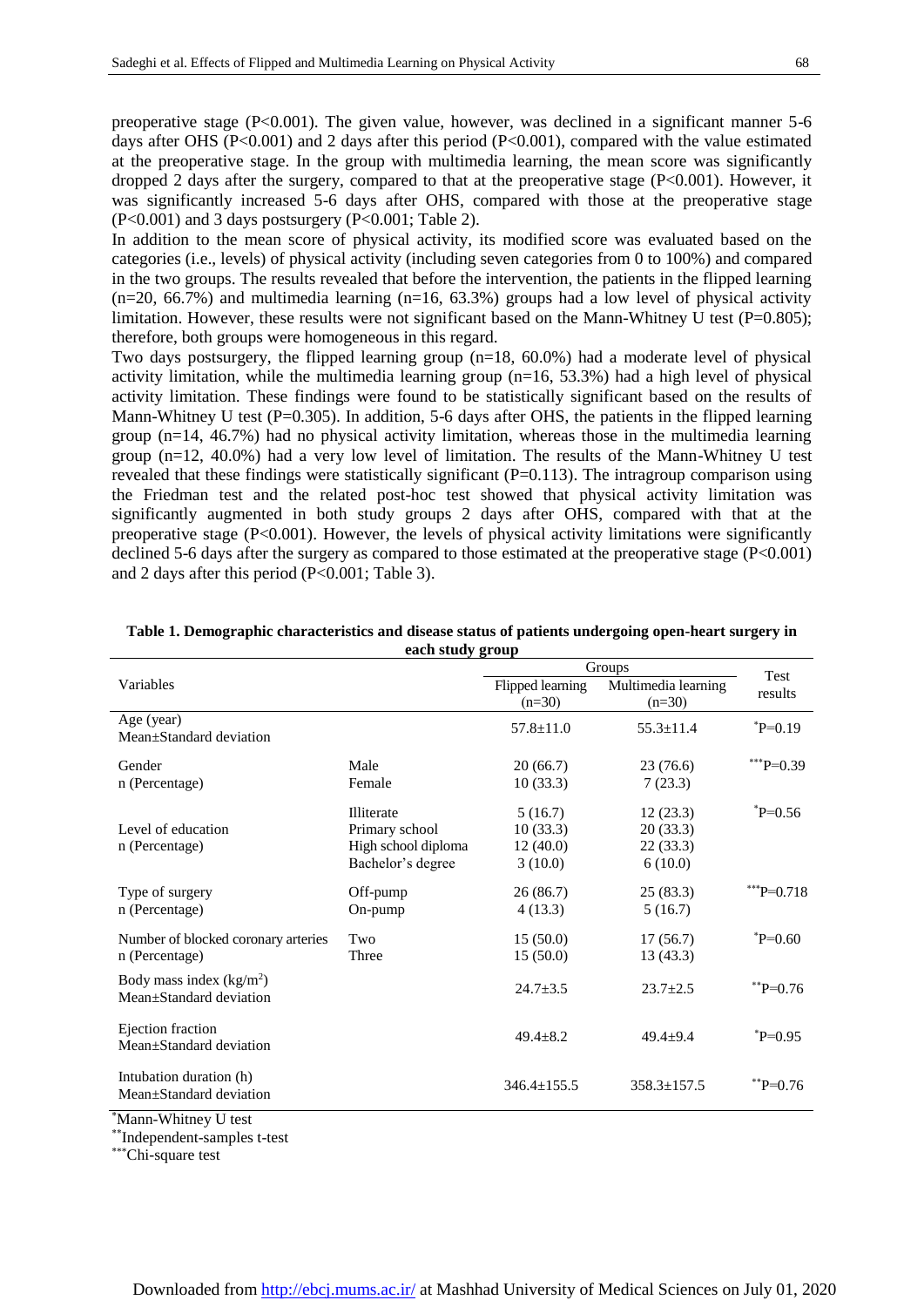|                                                                     | Groups                                  | Statistical test results            |                   |  |
|---------------------------------------------------------------------|-----------------------------------------|-------------------------------------|-------------------|--|
| Physical activity mean scores                                       | Multimedia learning<br>Flipped learning |                                     |                   |  |
| (based on percentages)                                              | Mean±Standard                           | Mean±Standard                       | for inter-group   |  |
|                                                                     | deviation                               | deviation                           | comparison        |  |
| Preoperative stage<br>(One day before surgery)                      | $21.1 \pm 10.0$                         | $21.4 \pm 11.1$                     | $_{\rm ^*P=0.87}$ |  |
| Two days after OHS                                                  | $56.8 \pm 10.5$                         | $61.6+9.7$                          | $*$ $P=0.09$      |  |
| Five or six days after OHS                                          | $9.3 \pm 10.2$                          | $13.7 \pm 10.3$                     | $_{\rm ^*P=0.10}$ |  |
| Difference between preoperative<br>stage and two days after it      | $-35.8 \pm 15.0$                        | $-39.9 \pm 0.7$<br>$-39.9 \pm 12.0$ | $_{\rm ^*P=0.87}$ |  |
| Difference between preoperative<br>stage and five-six days after it | $11.7 \pm 11.5$                         | $7.7 \pm 6.9$                       | $^*P=0.22$        |  |
| Difference between two days after<br>OHS and five-six days after it | $47.5 \pm 11.1$                         | $47.6 \pm 11.1$                     | $_{\rm ^*P=0.99}$ |  |
| Intra-group comparison                                              | $**P<0.001$                             | $**P<0.001$                         |                   |  |
| OHS: open-heart surgery                                             |                                         |                                     |                   |  |
| *Mann-Whitney U test                                                |                                         |                                     |                   |  |

# **Table 2. Comparison of physical activity mean scores, at preoperative stage (i.e., one day before the surgery), 2 days postsurgery, and 5-6 days after open-heart surgery in the study groups**

\*\*\*Friedman test

\*\* Independent-samples t-test

### **Table 3. Frequency distribution of patients according to the levels of physical activity limitation at the preoperative stage, 2 days postoperation, and 5-6 days after the surgery in the study groups**

| Level of<br>physical activity<br>limitation    |                | Group            |                     | Statistical test |  |
|------------------------------------------------|----------------|------------------|---------------------|------------------|--|
|                                                | Category       | Flipped learning | Multimedia learning | results          |  |
|                                                | (level)        | Mean+Standard    | Mean+Standard       | for inter-group  |  |
|                                                |                | deviation        | deviation           | comparison       |  |
| Preoperative stage<br>(One day before surgery) | N <sub>0</sub> | 2(6.7)           | 2(67.0)             |                  |  |
|                                                | Very low       | 8(26.7)          | 9(30.0)             | $P = 0.80$       |  |
|                                                | Low            | 20(66.7)         | 19(63.3)            |                  |  |
| Two days after OHS                             | Moderate       | 18(60.0)         | 14 (46.7)           | ${}^*P=0.30$     |  |
|                                                | High           | 12(40.0)         | 16(53.3)            |                  |  |
| Five-six days after OHS                        | N <sub>0</sub> | 14 (46.7)        | 7(23.3)             |                  |  |
|                                                | Very Low       | 8(26.7)          | 12(40.0)            | $^*P=0.11$       |  |
|                                                | Low            | 8(26.7)          | 11(36.7)            |                  |  |
| Intra-group comparison<br>$\sim$ T T $\sim$    |                | $*$ $P<0.001$    | $*$ P<0.001         |                  |  |

OHS: open-heart surgery

\*Mann-Whitney U test

\*\*Friedman test

# **Discussion**

The present study aimed to compare the effects of flipped teaching and multimedia-based teaching on postoperative physical activity in patients undergoing OHS. Based on the results, both methods facilitated the improvement of physical activity in patients undergoing OHS 5-6 days after the surgery. In this regard, the effect size values of the flipped and the multimedia learning were 55.6 and 36.0, respectively, at this stage. Flipped learning also left similar effects to those of multimedia learning.

In a study performed by Wang et al. (2016), a multimedia exercise program resulted in the enhancement of physical activity in cardiac surgery patients, compared with the control intervention. In the mentioned study, physical activity was assessed through a walking test in 6 min, and the effect size at the time of hospital discharge was reported as 10.9% (27). Accordingly, their results are consistent with those of the present study in terms of the impact of multimedia learning; however,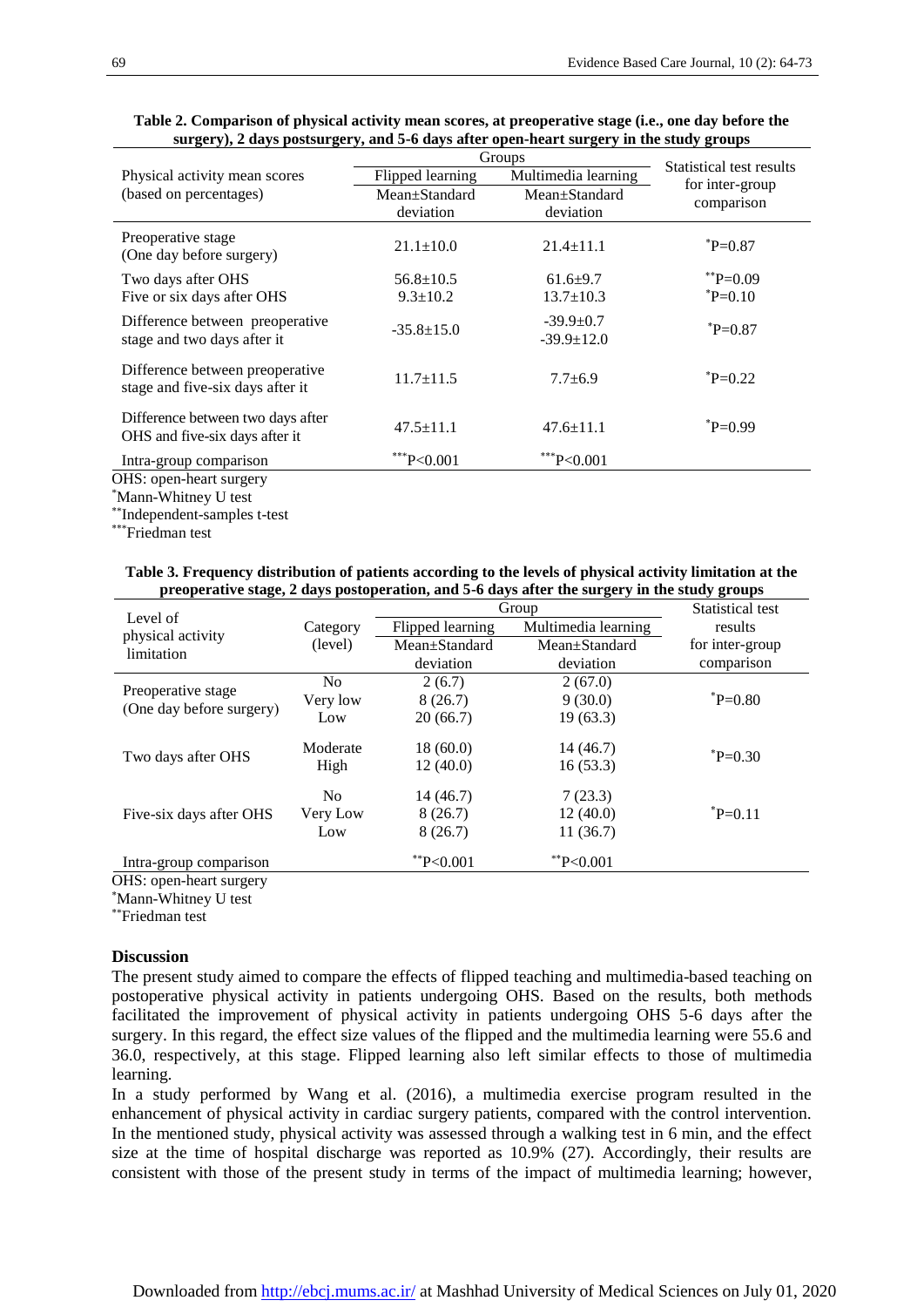their effect size was smaller. This difference can be attributed to the type of test employed for the estimation of the effect size, as well as the measurement time, which was 5-6 days after OHS in the present study.

Gholamnia-Shirvani et al. (2018) similarly found that multimedia software could enhance physical activity in a population of healthy women. In this regard, during a period of 3 months, physical activity in the group working with multimedia increased by 325% (28). The results of the mentioned study considering the effect of multimedia are in line with the findings of the present study; however, the effect size was much greater, which could be related to the difference in statistical population and longer follow-up duration. Given the need for the special conditions of postoperative physical activity in patients, especially those undergoing OHS, the difference in multimedia effect size can be justified (29).

On the other hand, the findings of the present study are inconsistent with the results reported by Rajabi Naeeni et al. (2015), examining the effect of multimedia learning on pregnant women's knowledge of risky symptoms during pregnancy and postpartum (30). Among the limitations of this study was the impossibility of observing learners' feedback about the received education, as well as its proper interpretation or amendment, in multimedia learning (17). Therefore, the results might have been affected.

Additionally, Sayadi et al. (2018), reflecting on anxiety and physiological status in patients with cerebral angiography, showed no priority for this educational method over the routine approaches (31), which is inconsistent with our findings. It should be stated that the variables examined in the mentioned research are different from the ones recruited in the present study. This could justify the discrepancy in the results because these variables could be affected by various factors.

Studies conducted on the impacts of flipped learning are mainly related to the teachings presented in general education or higher education courses in non-medical disciplines. In this regard, Vaughn et al. (2019) conducted a study to determine the effect of flipped learning on knowledge, skills, and physical activity in students, with the main objectives of boosting physical activity, decreasing immobility, eliminating not-permitted amounts in BMI, and making changes in psychological-social variables related to physical activity. The results of the mentioned study also demonstrated a statistically significant difference between students' pre-test and post-test scores in 13 sports skills (32). With regard to the positive efficiency of flipped learning, it was concluded that the findings of the mentioned investigation are consistent with those of the present research. Given the differences in the statistical populations between these two studies, the necessary care should be taken in comparing these studies with each other.

In the field of medical science, studies on flipped learning have been so far limited to educational courses for students or graduates. Furthermore, to the best of our knowledge, the effects of this method on patient education have been underreported. In a study carried out by Khoshnoodi Far (2019), flipped learning was reported to improve the level of satisfaction in continuing education for doctors, compared with traditional teaching methods (33). In the mentioned study, the effect size values of flipped learning with regard to satisfaction with teaching and learning were obtained as 5.7% and 20.6%, respectively, which were smaller than the effect size estimated in the present study (55.6%). This could be related to the difference in the statistical populations and the consequences under consideration. In the study by Lee et al. (2018), comparing flipped learning with the traditional method of instruction, lipped learning was introduced as an effective approach in terms of selfefficacy, self-management, and problem-solving for nursing practices (34). Although no significant difference was observed between the two groups in terms of many domains based on the outcomes. In the mentioned research, the effect size of learning in terms of self-efficacy was obtained as 2.4%. Despite the lack of a significant difference between the groups, each method could be alone effective. The results reported by Harrington et al. (2015), comparing flipped learning and traditional method of instruction in nursing, are not in agreement with the findings of the present study. In this regard, no

significant difference was observed between any of the groups in any of the learning cases. Accordingly, both groups were affected in the same manner. The lack of the experience of the School of Nursing and Midwifery in using flipped learning was among the shortcomings and limitations affecting the results of the mentioned study (35). Therefore, this could justify the contradictions with the present study.

In a study performed by Beom et al. (2018), the use of flipped training left no effects on the skills and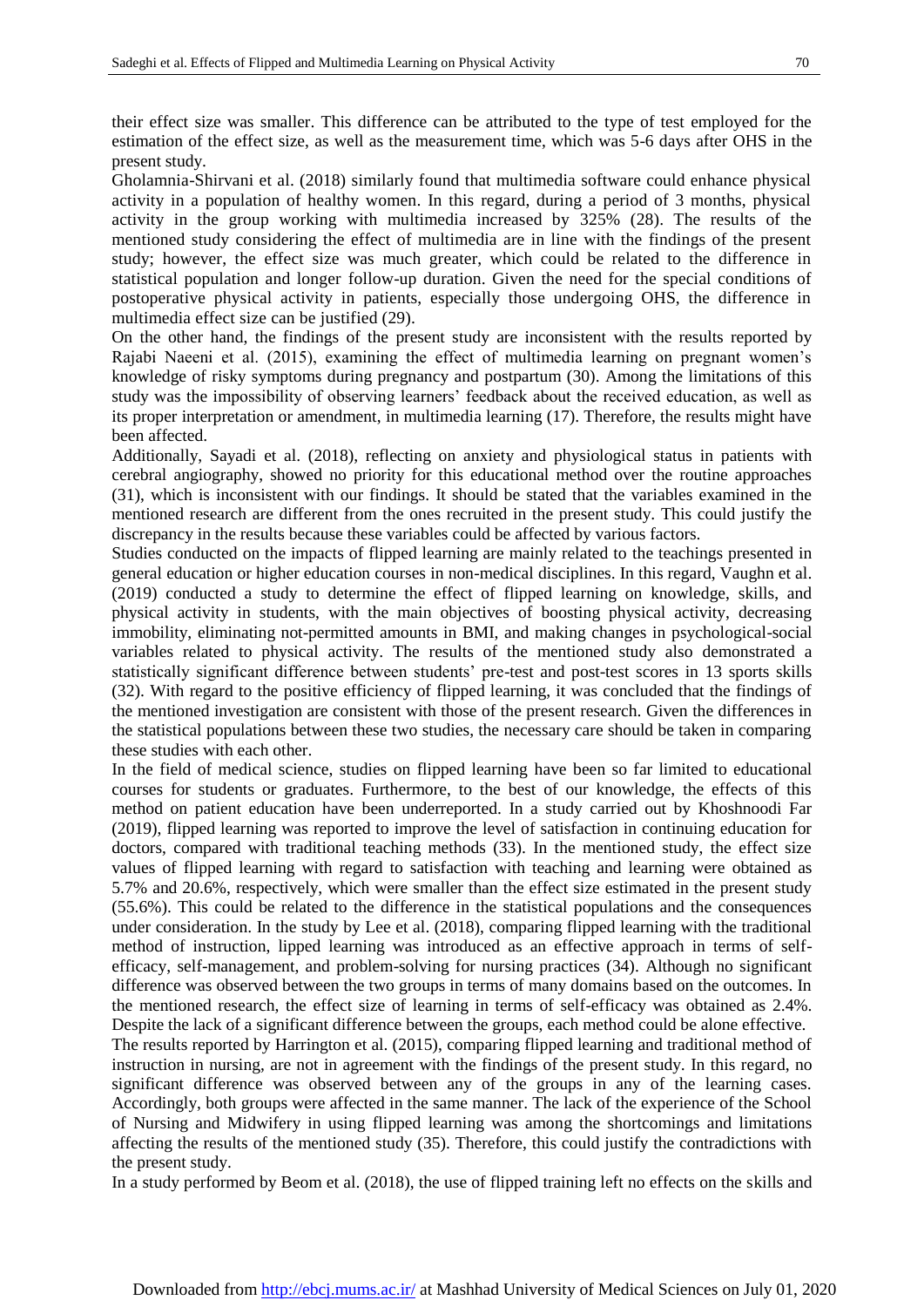satisfaction of medical students with advanced cardiopulmonary resuscitation education (36). The findings of the mentioned investigation did not support the results of the present study. The difference in the statistical populations and investigated variables could be the cause of this discrepancy. Tune et al. (2013) also assessed the effectiveness of a lecture-based curriculum versus flipped learning associated with cardiovascular, respiratory, and renal physiology in students. They demonstrated that flipped learning could have positive effects on the overall performance of students and their scores. Accordingly, they introduced flipped learning as a highly efficient educational method (37).

Among the limitations of the present study was the lack of access to patients at a good time before the start of the educational sessions. Accordingly, attempts were made to divide the educational content into three sessions to reduce the volume of the first session to have 6 h of education. Moreover, the individual differences of the patients and their prior knowledge of pain control, complication management, and effective techniques for breathing and coughing could influence patients' respiratory status and performance. However, these factors were controlled though the random allocation of the subjects and removal of those who had previously received education in this domain. The short-term follow-up of the indicators associated with the functions of the respiratory system and physical activity in the patients (up to one week after OHS) was another limitation of this study. If the follow-up was longer, it was more likely to obtain generalizable results. However, this was not feasible due to the lack of access to patients after this period, as well as time and resource constraints. Therefore, it is recommended to conduct a study with an extended follow-up period (e.g., 4 weeks after discharge).

# **Implications for Practice**

The use of technology in education is on a growing trend. Technology is utilized in flipped learning to provide education and facilitate learning; therefore, it is possible to observe feedback originated from education. Multimedia learning only involves the use of tutorial videos for the delivery of educational contents; therefore, it requires equipment and skills. However, any contents, such as films, PowerPoint presentations, and educational booklets, can be employed in flipped learning. Accordingly, the latter method can be concluded to be more convenient, cost-effective, and applicable, compared to the former one. Based on the statistical results of the present study, flipped learning had the same efficiency as that of multimedia learning.

Considering the positive effects of flipped learning in patient education, including enhanced physical activity after OHS, it is recommended to employ this new method in patient education programs. Due to the limitations of the present study, there is a need to conduct further research with a longer followup duration (e.g., 4 weeks after discharge).

# **Acknowledgments**

This study is part of a thesis submitted in the partial fulfillment of the requirement for a Master's degree in Internal-Surgical Nursing, approved by the Research Deputy of Mashhad University of Medical Sciences, with a code of 980403. The project was archived in the Iranian Registry of Clinical Trials with the code of IRCT20190707044131N1. The authors, hereby, extend their gratitude to the respected Research Council and the Ethics Committee of Mashhad University of Medical Sciences and the School of Nursing and Midwifery, as well as affiliated health care centers for their contributions to this study.

# **Conflicts of Interest**

No conflict of interest with any individuals or organizations was declared in this study.

# **References**

- 1. Goldberg RJ, Goff D, Cooper L, Luepker R, Zapka J, Bittner V, et al. Age and sex differences in presentation of symptoms among patients with acute coronary disease: the REACT trial. Coron Artery Dis. 2000;11(5):399-407.
- 2. Nichols M, Townsend N, Scarborough P, Rayner M. Cardiovascular disease in Europe 2014: epidemiological update. Eur Heart J. 2014;35(42):2950-9.
- 3. Malekzade R. Latest global burden of diseases study released: global burden of diseases study 2016. Deputy of research and technology. Tehran: Ministry of Health and Medical Education;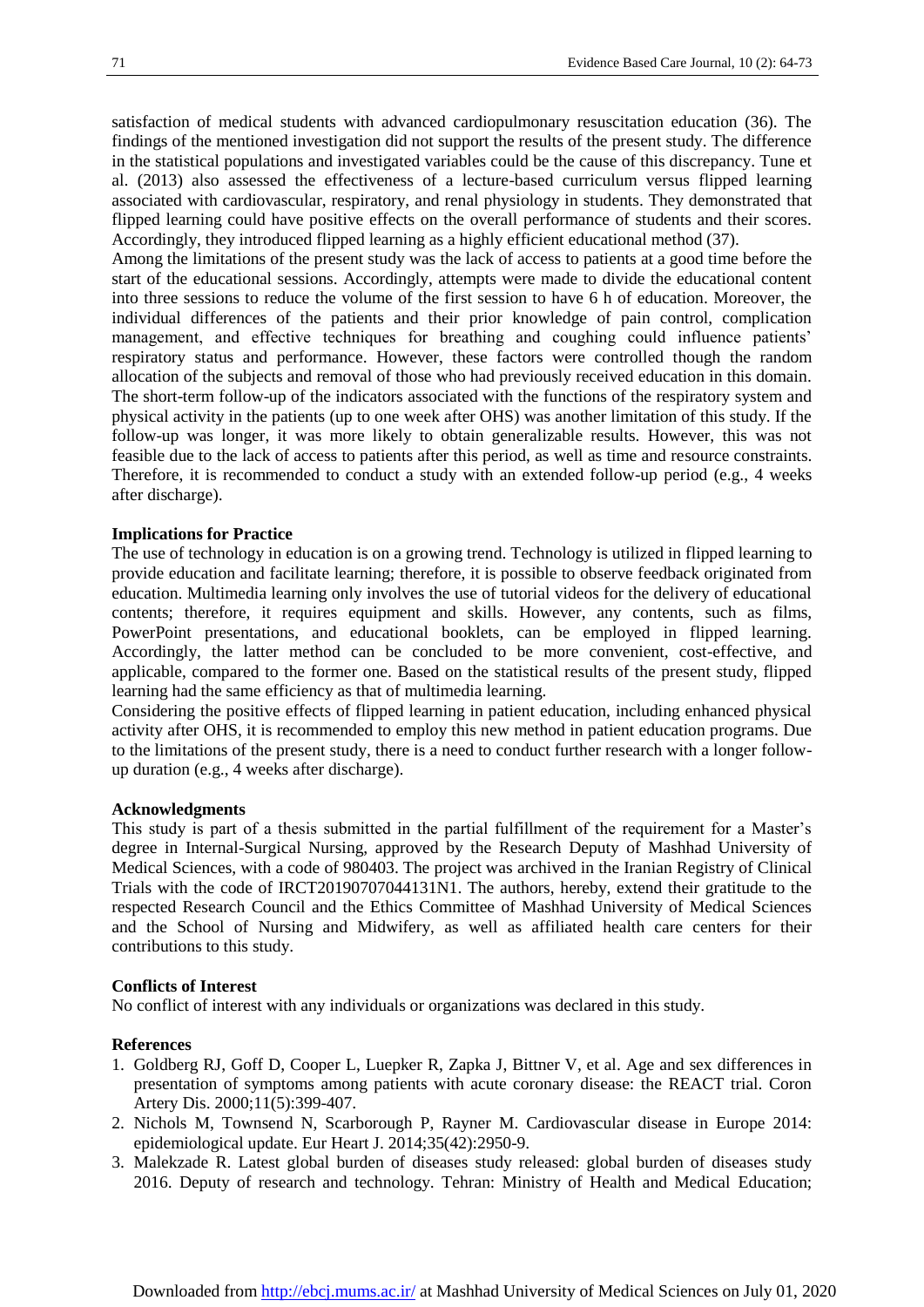2017.

- 4. Renault JA, Costa-Val R, Rossetti MB. Respiratory physiotherapy in the pulmonary dysfunction after cardiac surgery. Rev Bras Cir Cardiovasc. 2008;23(4):562-9.
- 5. Canet J, Gallart L, Gomar C, Paluzie G, Valles J, Castillo J, et al. Prediction of postoperative pulmonary complications in a population-based surgical cohort. Anesthesiology. 2010; 113(6):1338-50.
- 6. Fernandez-Bustamante A, Frendl G, Sprung J, Kor DJ, Subramaniam B, Ruiz RM, et al. Postoperative pulmonary complications, early mortality, and hospital stay following noncardiothoracic surgery: a multicenter study by the perioperative research network investigators. JAMA Surg. 2017;152(2):157-66.
- 7. Apostolakis EE, Koletsis EN, Baikoussis NG, Siminelakis SN, Papadopoulos GS. Strategies to prevent intraoperative lung injury during cardiopulmonary bypass. J Cardiothorac Surg. 2010;5(1):1.
- 8. Adler J, Malone D. Early mobilization in the intensive care unit: a systematic review. Cardiopulm Phys Ther J. 2012;23(1):5-13.
- 9. Forman DE, Farquhar W. Cardiac rehabilitation and secondary prevention programs for elderly cardiac patients. Clin Geriatr Med. 2000;16(3):619-29.
- 10.Aggarwal A, Ades PA. Exercise rehabilitation of older patients with cardiovascular disease. Cardiol Clin. 2001;19(3):525-36.
- 11.Rankin SH, Stallings KD, London F. Patient education in health and illness. Philadelphia: Lippincott Williams & Wilkins; 2005.
- 12.Aziznezhad P, Zabihi A, Hosseini SJ, Bizhani AL. Nurses and nurse managers opinions about the patient's training barriers. J Babol Univ Med Sci. 2010;12(Suppl 1):60-4.
- 13.Fink C, Diener MK, Bruckner T, Müller G, Paulsen L, Keller M, et al. Impact of preoperative patient education on prevention of postoperative complications after major visceral surgery: study protocol for a randomized controlled trial (PEDUCAT trial). Trials. 2013;14(1):271.
- 14.Friedman AJ, Cosby R, Boyko S, Hatton-Bauer J, Turnbull G. Effective teaching strategies and methods of delivery for patient education: a systematic review and practice guideline recommendations. J Cancer Educ. 2011;26(1):12-21.
- 15.Salehmoghaddam A, Zoka A, Mazlom S, Amni S. Effect of instructional videos on postoperative respiratory function in patients undergoing off-pump open heart surgery. Evid Based Care. 2016;6(2):57-66.
- 16.Saeedinejat S, Vafaeenajar A. The effect of E-learning on students' educational success. Iran J Med Educ. 2011;11(1):1-9.
- 17.Baker JW. The" classroom flip. Using web course management tools to become the guide by the side. New York: Ameritech Faculty Development Technology Program; 2000.
- 18.O'Flaherty J, Phillips C. The use of flipped classrooms in higher education: a scoping review. Int Higher Educ. 2015;25:85-95.
- 19.Lee J, Beatty S, Feng P, Hoffman N, McDermott B. Traditional instruction reformed with flipped classroom techniques. Calgary, Canada: University of Calgary; 2015.
- 20.McDonald K, Smith CM. The flipped classroom for professional development: part I. Benefits and strategies. J Contin Educ Nurs. 2013;44(10):437-8.
- 21.Moffett J. Twelve tips for "flipping" the classroom. Med Teach. 2015;37(4):331-6.
- 22.Lee C, Kim SW. Effectiveness of a flipped classroom in learning periodontal diagnosis and treatment planning. J Dent Educ. 2018;82(6):614-20.
- 23.Almeida AG, Pascoal LM, Santos FD, Lima Neto PM, Nunes SF, Sousa VE. Respiratory status of adult patients in the postoperative period of thoracic or upper abdominal surgeries. Rev Lat Am Enfermagem. 2017;25:e2959.
- 24.Maas M, Johnson M, Moorhead S, Reed D, Sweeney S. Evaluation of the reliability and validity of nursing outcomes classification patient outcomes and measures. J Nurs Meas. 2003;11(2):97-117.
- 25.Jette A, Haley SM, Coster W, Ni PS. AM-PAC short forms for inpatient and outpatient settings: Instruction manual. Boston: Boston University; 2015.
- 26.Jette DU, Stilphen M, Ranganathan VK, Passek S, Frost FS, Jette AM. Interrater reliability of AM-PAC "6-Clicks" basic mobility and daily activity short forms. Phys Ther. 2015;95(5):758-66.
- 27.Wang LW, Ou SH, Tsai CS, Chang YC, Kao CW. Multimedia exercise training program improves